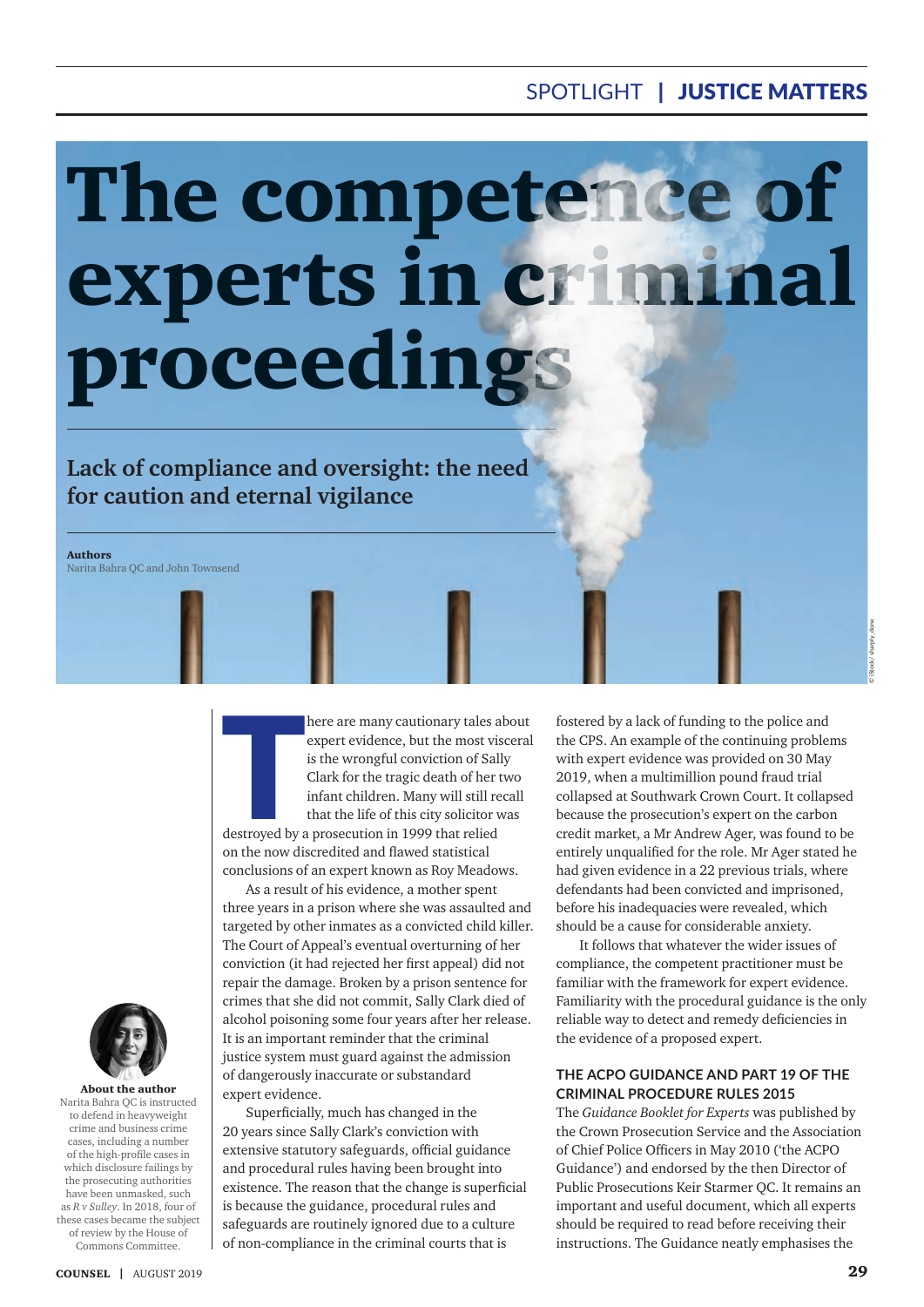## JUSTICE MATTERS | SPOTLIGHT

expert's duty to retain, record and reveal. It also explains, in stark terms, the serious consequences of failing to comply with those obligations.

The principles of retain, record and reveal are summarised in the ACPO Guidance as follows:

- **(a) Duty to retain** a duty to retain everything, including physical, written and electronically captured material, until otherwise instructed.
- **(b) Duty to record** a duty to commence making records from the time of instruction and to continue to make records for the entire period in which the expert is involved. Section 4.2.2 of the ACPO Guidance makes it clear that, at a minimum, what must be recorded is the collection and movement of items; the examination of materials; and oral and other communications in respect of the investigation.
- **(c) Duty to reveal** a duty to make the prosecution team aware of all that the expert has recorded and all of the material in the expert's possession in respect of the investigation.

In October 2015, the most recent Criminal Procedure Rules ('CrimPR') were introduced. The procedural rules in respect of expert evidence can now be found at CrimPR Part 19 and it is essential that they are read in conjunction with the Practice Direction at CPD V Evidence 19A to C. It should be noted that the most recent amendment to the CrimPR was on 1 April 2019, when an obligation was imposed, via the insertion of para 19A.7 of the Practice Direction, on a party introducing expert evidence to ascertain and disclose information that has the potential to undermine the reliability or credibility of their expert evidence. The guidance makes it clear that the type of information contemplated includes, amongst other things, previous adverse judicial comment and a lack of accreditation.

#### **HOW TO APPROACH THE ANALYSIS OF EXPERT EVIDENCE**

For any practitioner reviewing expert evidence, the starting point has to be familiarisation with Part 19 of the CrimPR and the relevant Practice Direction at 19A to C. It is also worth taking time to reflect on the overriding principles of expert evidence as rehearsed by Gage LJ in *R v Lorraine Harris*  [2005] EWCA Crim 1980 at [271] and the Court of Appeal's recent commentary in *R v Alex Julian Pabon* [2018] EWCA Crim 420.

The first step upon receipt of an expert's report should be to check if the expert has complied with the relevant formalities, as set out in the CrimPR. If, for example, the expert has failed to sign a declaration of understanding in respect of their duties to the court (as per CPD V Evidence 19B), it will be a strong indication that they have neither familiarised themselves with the relevant



*R v Sulley*, the carbon credit and diamond fraud case which collapsed at Southwark Crown Court at the end of May 2019, resulted in exposing the prosecution's carbon credits market expert witness and significant disclosure failings. The case attracted substantial media coverage.



About the author John Townsend is a barrister at Carmelite Chambers specialising in providing advice and representation in financial misconduct investigations. He recently acted as junior counsel, led by Narita Bahra QC, for the first defendant in the case of *R v Sulley*.

guidance or been sufficiently diligent in respect of their duties.

The second step should be to carry out an internet search in respect of the expert, as a surprising amount of material can be obtained from search engines such as Google. It is equally important to enter the expert's name into Westlaw or LexisNexis to check if there has been any previous judicial commentary regarding their evidence in other proceedings. Pausing here, while the amendment of 1 April 2019 requires disclosure of information that is likely to undermine the reliability or credibility of their expert's evidence, it cannot be taken for granted that the party seeking to introduce the evidence will be aware of the amendment or have asked the relevant questions of their expert. The responsible advocate would be well advised to make their own enquiries

Thirdly and, most importantly, is the question of the expert's methodology and the existence of independent statistical or empirical data which is capable of being independently reviewed. It is a matter of logic that if no independent review is possible, the evidence cannot be adequately tested and there will a viable argument against its admissibility.

Fourthly, at the conclusion of the initial analysis the following items, as a minimum, should be requested in further disclosure:

- z Confirmation that the expert has provided an Expert's Self-Certificate, which is a requirement in every case where an expert is instructed by the prosecution (see the ACPO Guidance at 6).
- Confirmation from the prosecution that they have received an Expert's Index of unused material and that the schedule has been disclosed.

Additional disclosure requests relating to expert evidence will inevitably be case specific and dependent on the type of expert evidence that is being provided. If a defence expert had been instructed, they should be consulted about further areas of testing or analysis which could assist in peer review or contrary opinion before any disclosure request is finalised.

Finally, it is essential that any defence expert is directed to CrimPR 19, the relevant Practice Direction and the ACPO Guidance if their reputation and reliability is to be maintained.

The debacle with Mr Ager highlights that in 2019 the guidance and procedural rules, which were specifically designed to prevent the type of miscarriage of justice that occurred in Sally Clark's case in 1999, are being routinely ignored.